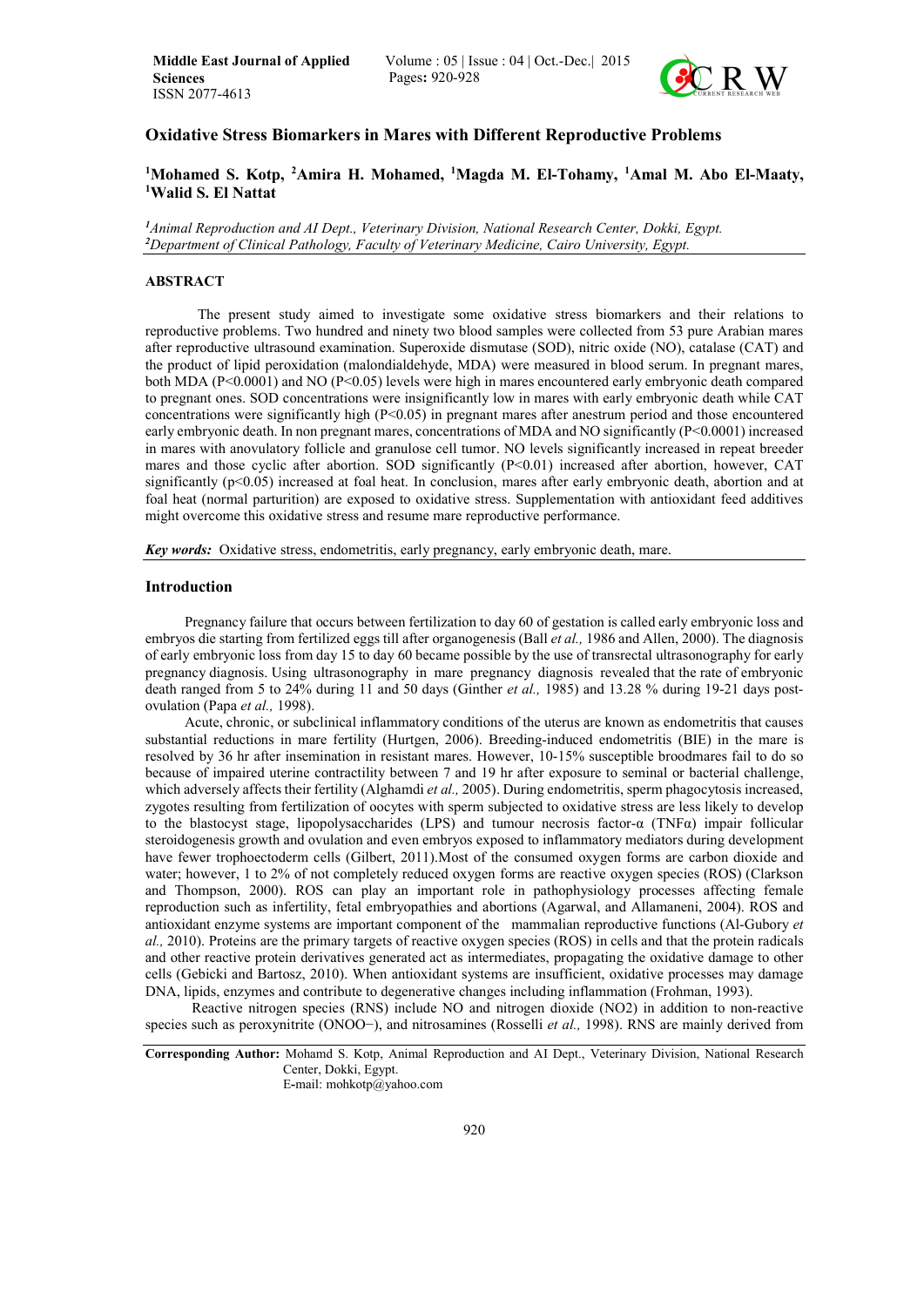NO, which is formed from  $O_2$  and L-arginine, and its reaction with the SO anion, which forms peroxynitrite (Burton and Jauniaux, 2010). Peroxynitrite is capable of inducing lipid peroxidation and nitrosation of many tyrosine molecules that normally act as mediators of enzyme function and signal transduction (Rosselli *et al.,* 1998). NO plays several roles in reproduction. In both ovarian cells-derived and vascular endothelial cell-derived, NO has an essential role in the physiology and biology of the ovary with respect to regulation of folliculogenesis and ovulation (Rosselli *et al.,* 1998). NO appears to be involved in both follicular growth and ovulation (Pinto *et al.,* 2002) and also is a potential mediator of luteal development and maintenance, angiogenesis, and blood flow (Ferreira-Dias *et al.,* 2011). It also regulates uterine blood flow during the estrous cycle in mares (Honnens *et al.,* 2011).

Thiobarbituric acid-reacting substances (TBARS), which measure primarily malondialdehyde derived from lipid peroxidation, as well as other breakdown products from oxidatively modified proteins, carbohydrates and nucleic acids (Guichardant *et al.*, 2004).

T[his study was conducted to](http://humrep.oxfordjournals.org/content/20/7/2014.long) explore the changes in oxidative stress biomarkers in mares with different reproductive problems by measuring superoxide dismutase (SOD), catalase (CAT), nitric oxide (NO) and the content of thiobarbituric acid-reactive substances (malondialdehyde, MDA).

# Material and Methods

#### *Animals*

Brood Arab mares (3-15 years old) belonged to El-Basaten Horse Club, Police Academy Horse Stud (Abbasia, Cairo, Ministry of Interior), Al-Zahraa Pure Arabian Horse Stud and Private Arabian Horse Studs (Cairo) were located under investigation. Mares (n=53) were kept in an indoor paddocks. Mares were kept under natural day-light and temperature. They were maintained on a commercial pelleted ration and hay or barley and hay during summer with free access to water. Barley and good quality Egyptian clover (*Trifolium alexandrinum*) is available from October to May every year where breeding commences.

#### *Ultrasound scanning*

A multi-frequency 2.6-7.5 MHz endo-rectal transducer of NOVEK ultrasound scanner (Germany) belonged to Police Academy Horse farm and a scanner 200 (Pie medical, Netherlands) equipped with 6-8 lineararray real time B-mode transducer was used for examining mares at weekly intervals before breeding for detection of mature graffian follicles ( $\geq$ 30 mm). When a large follicle  $>$ 30mm and uterine edema was scanned, mare was referred to a stallion for confirming estrus signs and excluding persistent anovulatory follicles.Early pregnancy, endometrial and ovarian abnormality were assessed by ultrasound with reference to previous breeding history of the mare. Both ovarian and uterine reproductive events were recorded.

### *Blood sampling*

One hundred and seventy six blood samples (Table 1) were collected from non pregnant mares and 116 samples were collected from pregnant mares (Table 2) via Jugular vein punctures in plain vacuum tubes. Harvested sera were stored at -20°C till assaying.

| --------- |                      |                      |         | --------------------- |                                   |                                |              |          |        |
|-----------|----------------------|----------------------|---------|-----------------------|-----------------------------------|--------------------------------|--------------|----------|--------|
|           | Reproductive         | $\mathbf{r}$<br>Foar | Repeat  | $\cdots$<br>`vclic    | $\cdot$ . $\cdot$<br>Endometritis | $\mathbf{1}$<br>Granulosa cell | Anovulatory  | After    | Total  |
|           | condition            | heat                 | breeder | normal                |                                   | tumor                          | follicle     | abortion |        |
|           | No.<br>samples<br>Οİ |                      | 46      | 40                    | <u>.</u>                          |                                | $\sim$<br>ZU | n o      | $\sim$ |

|  | Table 1: Number of blood samples collected from non pregnant mares. |  |  |  |  |
|--|---------------------------------------------------------------------|--|--|--|--|
|  |                                                                     |  |  |  |  |

| Table 2: Number of blood samples collected from pregnant mares. |  |  |
|-----------------------------------------------------------------|--|--|
|-----------------------------------------------------------------|--|--|

| .<br>.<br>.    |                  |                   |                  |                 |       |  |  |  |  |
|----------------|------------------|-------------------|------------------|-----------------|-------|--|--|--|--|
| Reproductive   | Pregnant at foal | Early<br>pregnant | Pregnant after   | Early Embryonic | Total |  |  |  |  |
| condition      | heat             |                   | anestrum treated | death           |       |  |  |  |  |
| No. of samples |                  | 96                |                  |                 | 1 I V |  |  |  |  |

#### *Oxidative stress biomarker measurements*

For measuring MDA, the assay utilized developed thiobarbituric acid-reactive substances (TBARS) which were formed as result of reaction of thiobarbituric acid with malondialdehyde (MDA) in acidic medium at 95 ºC for 30 minutes (Ohkawa *et al.,* 1979). Concerning NO, in acid medium and in the presence of nitrite, the formed nitrous acid diazotise sulphanilamide and the product are coupled with N-(1–naphthyl) ethylenediamine (Montgomery and Dymock, 1961). Concerning CAT, it reacts with a known quantity of  $H_2O_2$ . The reaction is stopped after exactly one minute with catalase inhibitor (Aebi, 1984). SOD assay relied on the ability of the SOD to inhibit the phenazine methosulphate-mediated reduction of nitro blue tetra zolium dye (Nishikimi *et al.,* 1972).

Commercial diagnostic kits were supplied by Biodiagnostic (29 Tahreer St., Dokki, Giza, Egypt) for assay of values of serum MDA, NO, CAT and SOD.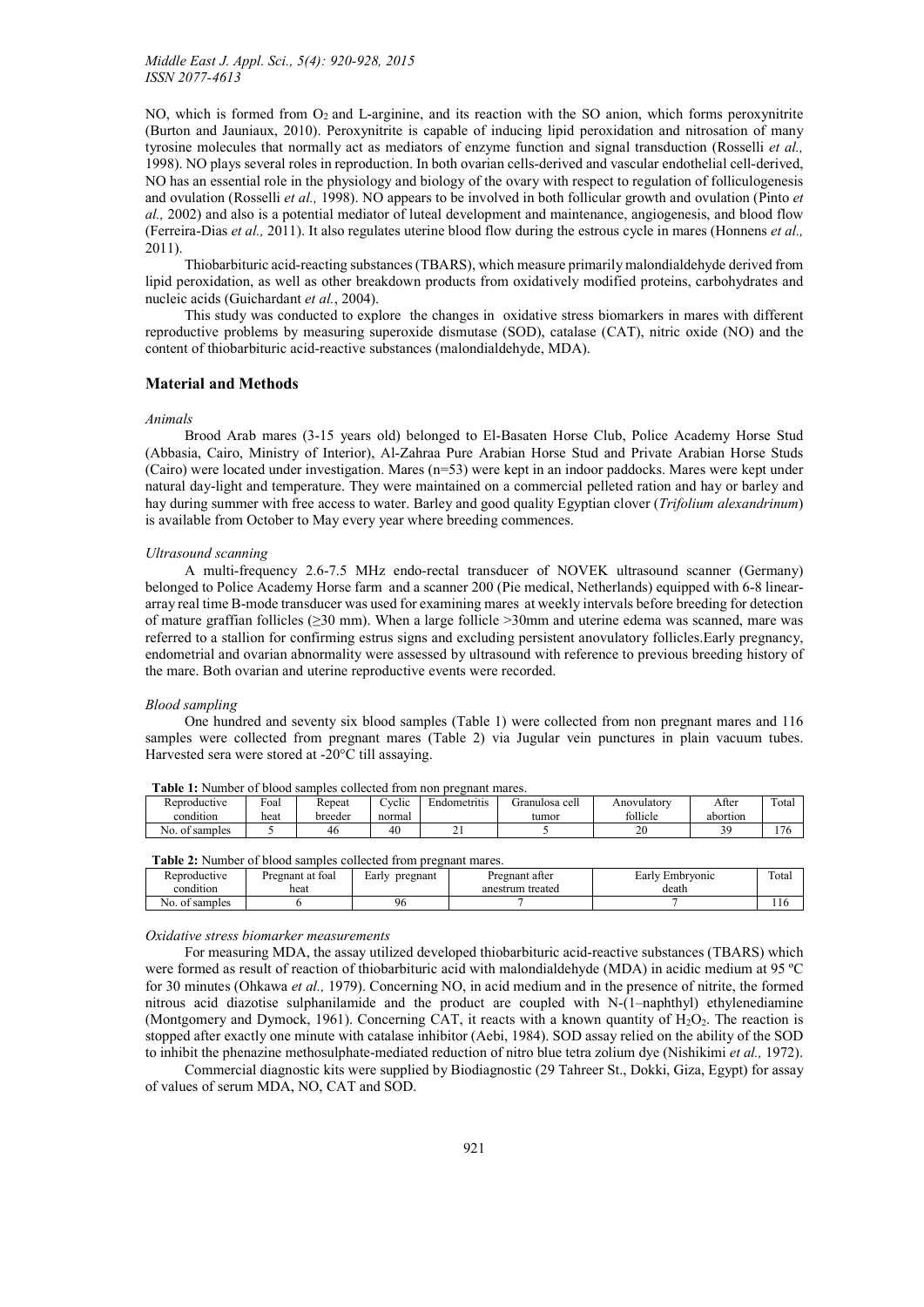### *Statistical analysis*

Data are presented as Mean±SEM (Standard error) using SPSS (2007) software version 16.0. Analysis of variance one way ANOVA of pregnant and non pregnant mares was used. Results are presented in plots with error bars.

# Results

In pregnant mares, significant high MDA  $(P<0.0001)$  levels were recorded in mares encountered early embryonic death compared to those bred at foal heat, early pregnant and those bred after receiving treatment for induction of estrus (Figure 1).

Significant high NO (P<0.05) were observed in mares encountered early embryonic death compared to those get pregnant at foal heat and after receiving treatment for anestrum. Early pregnant mares had insignificantly high NO concentrations compared to the two other pregnant groups (Figure 1).

CAT concentrations were significantly high  $(P<0.01)$  in pregnant mares after anestrum treatment and those encountered early embryonic death compared to those get pregnant at foal heat while, the CAT of early pregnant mares were insignificant compared to other three groups. SOD concentrations were insignificantly varied among the four groups (Figure 2).



Fig. 1: Mean MDA and NO concentrations with error bars. Means with different superscripts (a, b)are significant at P<0.05. Means with different superscripts  $(x, y)$  are significant at P<0.05. \* means significant at P<0.05, \*\* means significant at P<0.0001.



Fig. 2: Mean SOD and CAT concentrations with error bars. Means with different superscripts (a, b) are significant at P<0.05. \* Means are significant at P<0.01.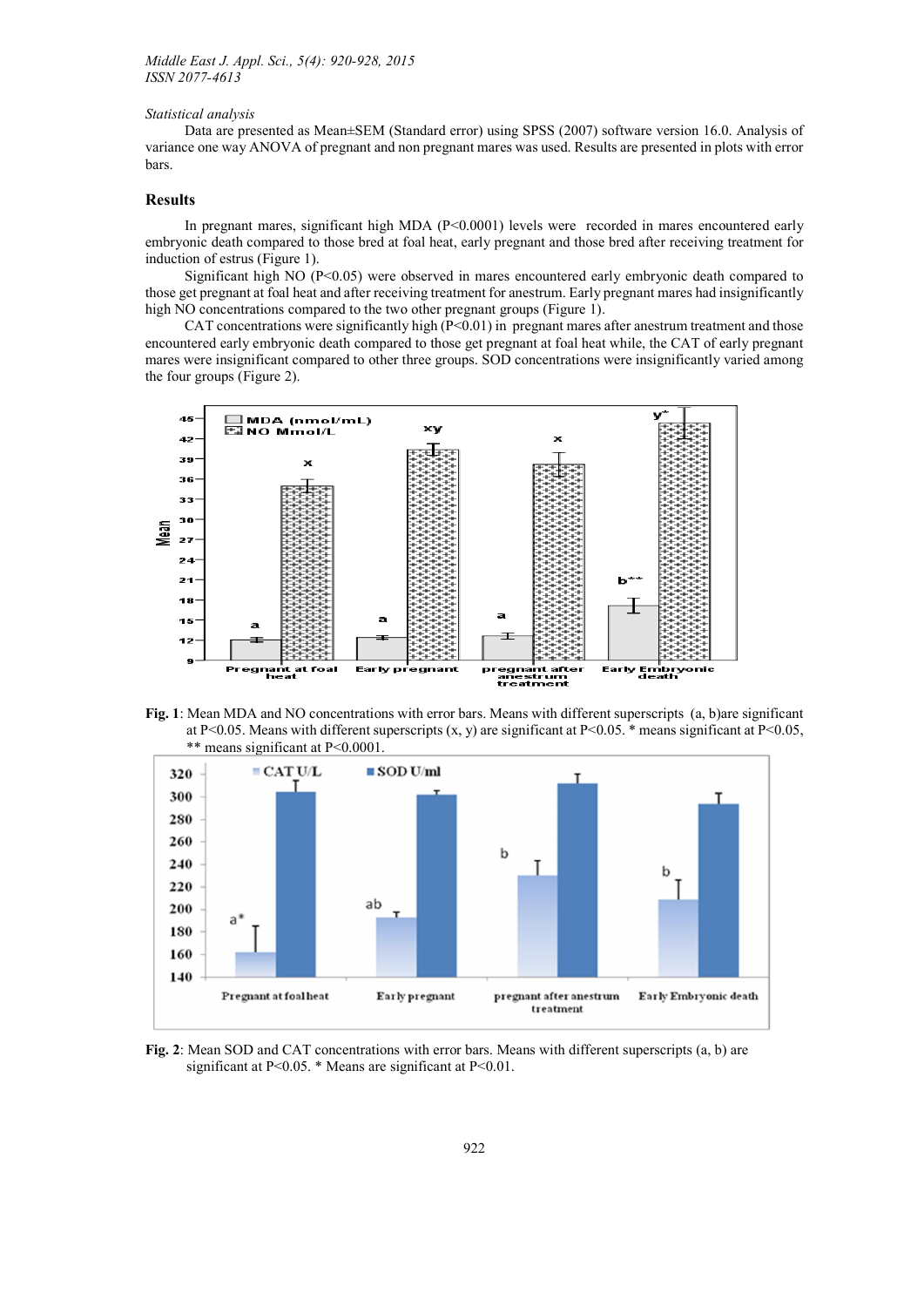In non pregnant mares, concentrations of MDA significantly  $(P<0.0001)$  increased in mares with anovulatory follicle and granulose cell tumor compared to those at foal heat and those cycling normally (Figure 3).

NO levels significantly (P<0.0001) increased in granulose cell tumor, anovulatory follicle and after abortion compared to those at foal heat, endometritis or those cycling normal (Figure 3).

Significant (P<0.05) high CAT levels were recorded in mares at foal heat compared to all non pregnant mares of all groups.

Significant (P<0.01) high SOD concentrations were observed in mares after abortion compared to mares at foal heat, with granulose cell tumor and those with endometritis.



Fig. 3: Mean MDA and NO concentrations with error bars. Means with different superscripts (a, b) are significant at P<0.05. Means with different superscripts  $(x, y)$  are significant at P<0.05.\* means are significant at P<0.0001



Fig.4: Mean SOD and CAT concentrations with error bars. Means with different superscripts (a, b) are significant at P<0.01(\*\*). Means with different superscripts  $(x, y)$  are significant at P<0.05(\*).

## Discussion

Nitric oxide is a reactive free radical, synthesized from L-arginine by nitric oxide synthase (NOS) which catalyzes the mixed functional oxidation of a guanidino nitrogen atom of L-arginine to yield L-citrulline and NO (Kwon *et al.,* 1990 , Moncada *et al.,* 1991). NO may occasionally be harmful to tissue by producing secondary toxic products. It exerts a wide range of biologic effects through activation of soluble guanylyl cyclase (Alderton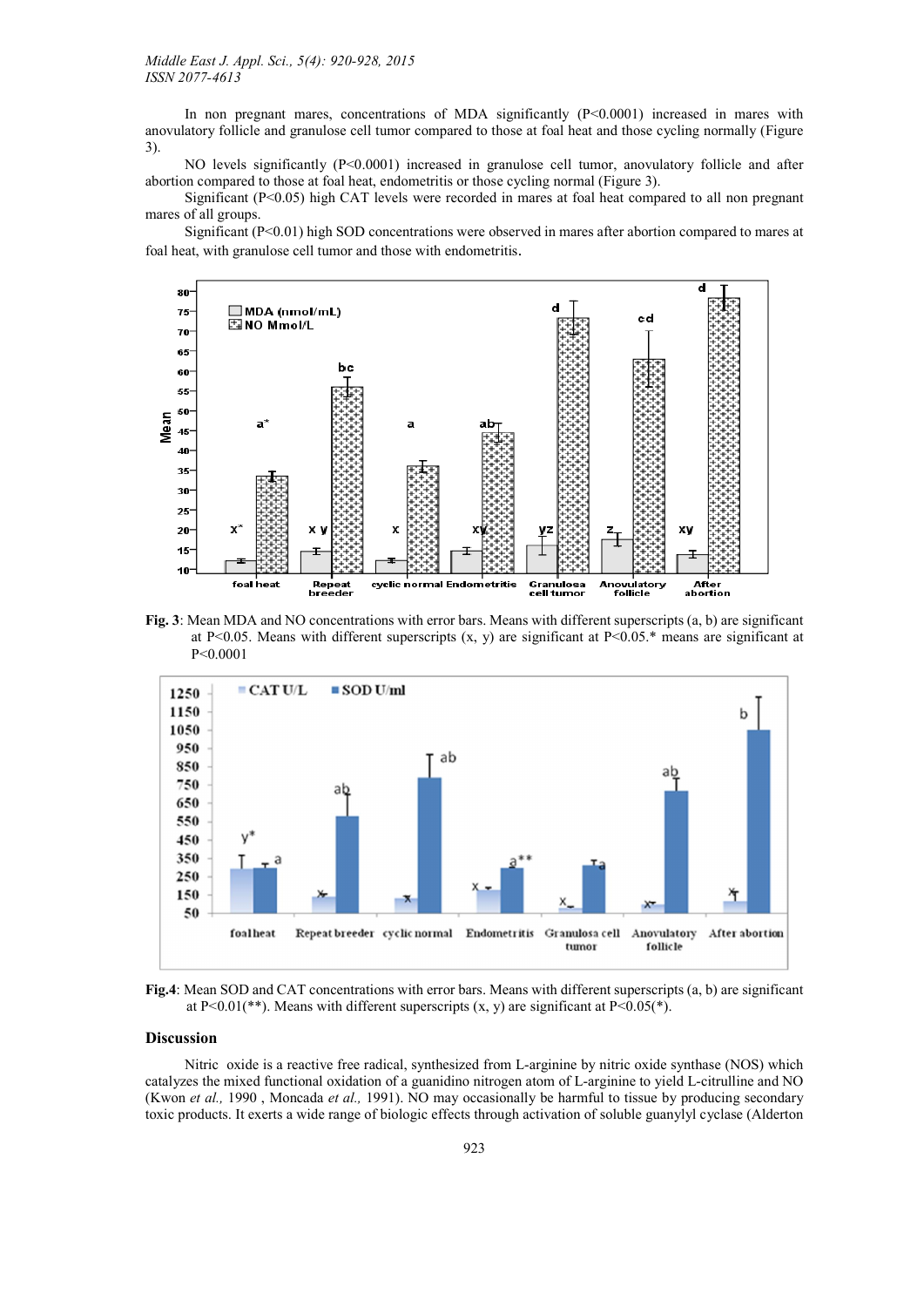*et al.,* 2001; Keynes and Garthwaite, 2004), but it can also interact directly with thiol group (SH) on certain cysteine residues, resulting in protein nitrosylation (Stamler, 1994). Those cysteine residues have regulatory roles in enzymes and other proteins. Cysteine nitrosylation modulates enzyme activity and alters protein functions. Caspases are among the proteins whose functions are modulated by nitrosylation, and S nitrosylation of the active cysteine residues of caspase-3 and -9 resulting in inactivation of the enzymes (Dimmeler *et al.,* 1997; Mannick *et al.,* 1999, 2001).

In tissues of low  $O<sub>2</sub>$  saturation condition. NO reduces ischemic damage by increasing blood flow secondary to vasodilating effect. While, in tissues of high  $O<sub>2</sub>$  saturation condition, it leads to directly toxic metabolites by reacting superoxide and forming some toxic substances such as peroxynitrite in the cells (Wright *et al.,* 1992). NO is involved in the regulation of blood flow through the reproductive tract (Barszczewska *et al.,* 2005). Presence of different isoforms of NO synthase was reported in the equine endometrium of early pregnant mares (Welter *et al.,* 2004). NO is considered an important mediator implicated in maintenance and termination of pregnancy (Yalampalli *et al*., 1993,1994). The significant increase of NO levels in mares after losing their embryos compared to pregnant mares is in agreement with previous studies on rabbits (Sladek *et al.,* 1993), and human (Buhimschi *et al.,* 1995) as NO is also generated by the uterus to inhibit uterine contractility during pregnancy but after early embryonic death uterine contractility may increase to clear the uterus from remnants of the absorbed embryo and to prepare the uterus to the next estrous and ovulation. In contrast, a previous study reported non significant low NO in mares encountered early embryonic death compared to early pregnant mares (Ezzo *et al.,* 2011). Also, circulating levels of nitrite/nitrate were similar in successful and unsuccessful implantation and unrelated to the outcome of pregnancy (Fábregues *et al.,* 2000).

In the current study, the increased NO in repeat breeder mares and after abortion compared to mares cyclic normally or at first foal heat may refer to the elevated nitric oxide generated in non pregnant uterus during proestrus (Yallampalli *et al.,* 1998). Endometritis is associated with impaired reproductive performance which directly affected by bacterial products, such as LPS (endotoxin), or indirectly by inflammatory mediators, such as NO and oxidative stress affecting sperm, ovarian, uterine and embryonic function (Gilbert, 2011). Different isoforms of NO synthase was reported in the equine endometrium of cyclic mares (Welter *et al.,* 2004) and those susceptible to post-breeding endometritis (Alghamdi *et al.,* 2005). Beside, NO played an important role in the endometrium, where changes in vascular function occur throughout the estrous cycle (Reynolds *et al.,* 1992). Moreover, endothelial NOS was observed in endometrial glands, endothelial cells, fibroblasts, blood and lymphatic vessels. Endometrial eNOS expression was the highest in the follicular and mid-luteal phases while it was found to be the lowest in the early luteal phase. In the follicular phase, hyperplasia of endometrial tissue with respect to myometrium was detected. NO may play some roles in both proliferative and secretory phases of endometrial development in the mare (Roberto da Costa *et al.,* 2007). Nearly, a similar NO levels in mares with endometritis were recorded to those cyclic normally or at foal heat. This is similar to our previous study which reported that mares with reproductive tract infections had similar NO concentrations to those cyclic normally but insignificantly low compared to early pregnant mares and those with upper-respiratory and reproductive tract infection (Abo El-Maaty *et al.,* 2014). The decreased circulating NO in mares with infectious clinical endometritis may refer to the consumption of circulating NO as a free radical to decrease the effects of bacterial toxins on endometrial cells. On the contrary, susceptible mares with breeding-induced endometritis had a higher NO in their uterine secretions and greater uterine inducible NOS (iNOS) expression compared with resistant mares (Alghamdi *et al.,* 2005). Moreover, during the estrous preceding successful or unsuccessful conception, concentrations of NO did not significantly change in repeat breeder mares encountered several unsuccessful bleedings (Abo El-Maaty *et al.,* 2012b), suggesting a possible role of NO, either directly or in a NO-associated pathway, in delayed uterine clearance (Alghamdi *et al.,* 2005).

NO-generating system is also present in the equine ovary (Pinto *et al.,* 2003). NO is involved in the ovulatory process along with the fact that the granulosa and theca interna cells start to luteinize before ovulation in response to an ovulatory stimulus (Collins *et al.,* 1997, Kerban *et al.,* 1999). The significant higher NO concentrations in mares with anovulatory follicles or those with granulosa cell tumor of this study were also higher than that previously recorded during normal estrous cycle of mares where circulating NO reached a maximum level 3 days before ovulation and at day 5 after ovulation (Abdelnaby et al., 2015). These results confirms that NO has been implicated in ovulation (Bonello *et al*., 1996), steroidogenesis (Van Voorhis *et al*., 1994) and follicle survival (Chun *et al*., 1995). NO synthesized by the rat ovary participate in ovulation and atresia (Shukovski and Tsafriri, 1995), by controlling of ovarian vessel relaxation to accommodate the necessary changes in blood flow, blood volume, and plasma exudation that accompany follicle rupture (Bonello *et al.,* 1996 and Yamauchi *et al.,* 2006). It is likely to be the most important role of NO.

The higher MDA observed in mares with early embryonic death compared to pregnant mares and the higher levels in mares repeat breeding, with endometritis and after abortion indicate the oxidative stress that reduced conception and prevents maintenance of embryoes. In agreement with our results, plasma concentrations of MDA were compared in healthy mares and in mares with endometritis (Abo El-Maaty *et al.,* 2014). Moreover, the level of MDA was significantly increased in the mares with endometritis due to increased lipid peroxidation in purebred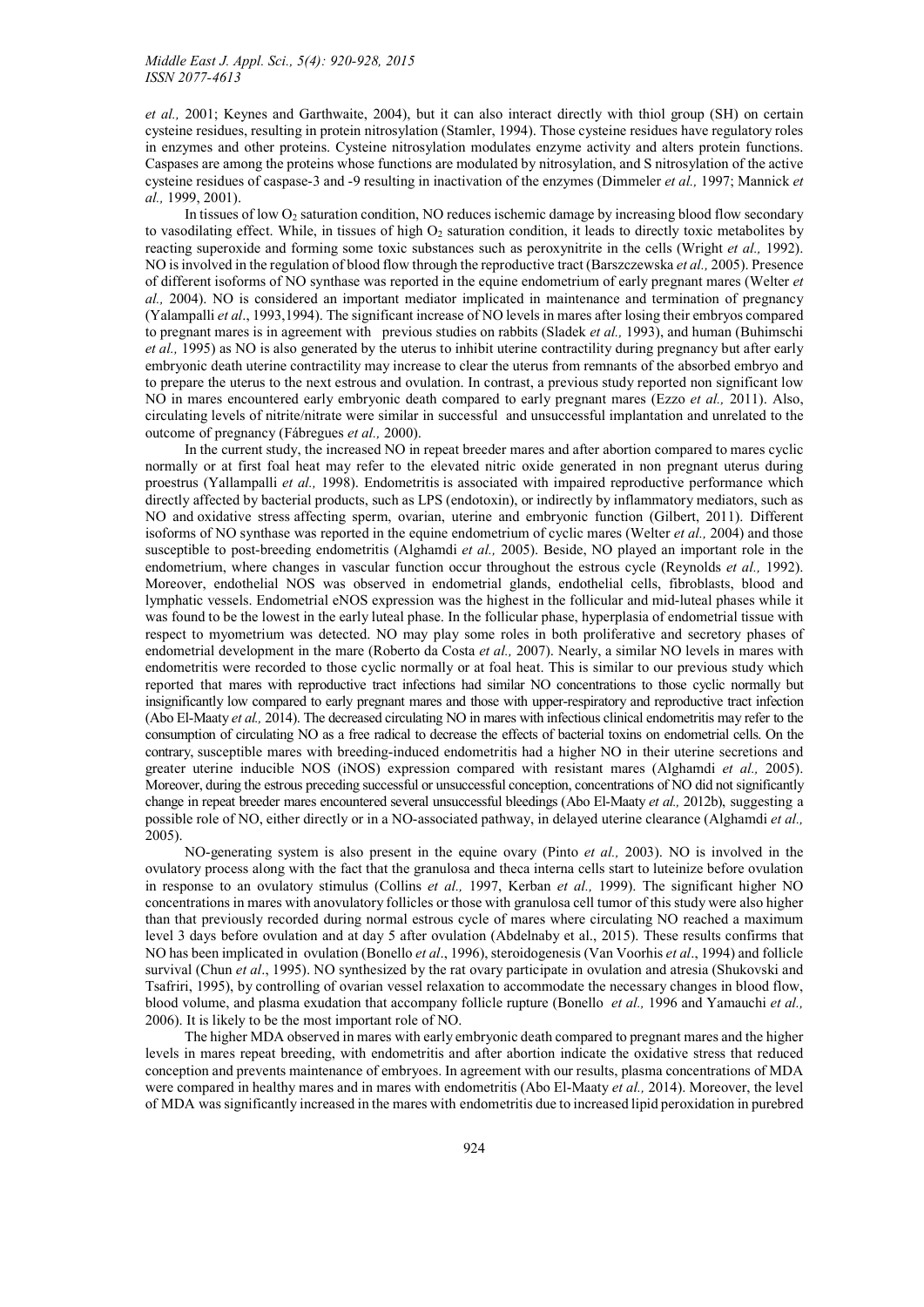Arabian mares affected with endometritis (Yaralioglu-Gurgoze *et al.,* 2005). The increase in oxidative stress (OS) corresponds to compensation by the antioxidant systems so that the MDA concentration (index of lipid peroxidation) remains constant; in other words, the oxidation/antioxidant protection system tends to be equilibrated for the entire menstrual cycle. In agreement with our results, levels of MDA were significantly higher in the liver, spleen, kidney and brain of pregnant-infected mice compared with apparent healthy pregnant mice. Although MDA levels were significantly higher in the placenta of pregnant-infected mice compared with pregnant mice (Sharma *et al.,* 2012). In addition, lipid peroxide level was highest among infertile women with endometriosis (Szczepańska *et al.,* 2003). MDA concentrations are significantly low in mares with reproductive tract infection compared to early pregnant and normal cyclic mares (Abo El-Maaty *et al.,* 2014). This increase in oxidative stress during the menstural cycle in women corresponds to compensation by the antioxidant systems so that the MDA concentration remains constant; in other words, the oxidation/antioxidant protection system tends to be equilibrated for the entire menstrual cycle (Cornelli *et al.,* 2013). In agreement with the increased MDA concentrations in mares encountered abort[ion or ea](http://www.ncbi.nlm.nih.gov/pubmed/?term=Cornelli%20U%5Bauth%5D)rly embryonic death, women with idiopathic recurrent pregnancy loss (RPL) showed increased MDA levels (El-Far *et al.,* 2007). The higher MDA concentrations observed in mares encountered early embryonic death indicated the great damage to the endometrium due to the death of the embryo. In agreement with our previous results, after normal foaling and during the foal heat, mares are subjected to oxidative stress on days 8 and 9 as expressed by high MDA and mares with sufficient antioxidant capacity can overcome this stress in addition to foaling, lactation and conception stressors (Abo El-Maaty *et al.,* 2012a). The increased MDA concentrations in repeat breeder mares indicated subclinical endometritis which affect fertility due to exposing mares to oxidative stress in addition to managemental stress during handling and securing mares at natural breeding. In agreement with previous results higher MDA were reported during follicular phase compared to luteal phase of equine estrous cycle (Abo El- Maaty and El-Shahat, 2012). During the estrous preceding successful or unsuccessful conception, concentrations of MDA did not significantly change in subfertile mares encountered several unsuccessful breedings but significant high SOD were only reported. This study proved a significant negative relation between SOD, zinc and copper but a non significant direct one with estradiol and cortisol (Abo El-Maaty *et al.,* 2012b). Moreover, placental and foetal growth restrictions are attributed to increased placental malondialdehyde (MDA) (Al-Gubory *et al.,* 2014).

SOD levels were lowest among infertile women with endometriosis. Low activity of antioxidant enzymes in the peritoneal fluid of infertile women with endometriosis probably do not influence fertility in these women, but these factors may play a role in the development of the disease (Szczepańska *et al.,* 2003).

In agreement with our results SOD levels were significantly higher in the liver, spleen, kidney and brain of pregnant-infected mice compared with pregnant mice and they remained unaltered in the placenta of pregnantinfected mice compared with pregnant mice (Sharma *et al.,* 2012). Another study showed significantly low levels of SOD, in women with idiopathic recurrent pregnancy loss (El-Far *et al.,* 2007). In women, SOD levels remain essentially constant with no significant cycle dependent changes (Massafra *et al.,* 2000).

Furthermore, CAT activity was significantly lower in all the organs of pregnant-infected mice compared with pregnant mice (Sharma *et al.*, 2012). Another study showed significantly low levels of CAT in patients with idiopathic RPL (El-Far *et al.,* 2007). In women, CAT levels remain essentially constant with no significant cycle dependent changes (Massafra *et al.,* 2000).

Placental oxidative stress is linked with poor prenatal development and pregnancy losses. The end products of lipid peroxidation, with concomitants alterations in placental antioxidants, namely copper-zinc containing superoxide dismutase (SOD1), manganese containing (SOD2), glutathione peroxidases (GPX), glutathione reductase (GR) and catalase (CAT) activities may be involved in placental and foetal growth restriction (Al-Gubory *et al.,* 2014).

### Acknowledgements

The authors wish to thank the staff veterinary doctors of Al Zahraa Arab Horse stud and the veterinary officers of Police Academy for their cooperation along this study.

## References

- Abdelnaby, E. A., A. M. Abo El-Maaty, R. S. A. Ragab and A. A. Seida, 2015. Assessment of uterine vascular perfusion during the estrous cycle of mares in connection to circulating leptin, and nitric oxide concentrations. Journal of EquineVeterinary Science. (in press) doi:10.1016/j.jevs.08.021
- Abo El-Maaty, A. M. and K. H. El-Shahat, 2012. Hormonal and biochemical serum assay in relation to the estrous cycle and follicular growth in Arabian mare. Asian Pacific Journal of Reproduction; 1(2): 105-110.
- Abo El-Maaty, A. M., S. I. Abd El-Moez, M. A. Abdelmonem and F. Y. H. Shata, 2014. Microbiological Investigations of Equine Infections in Relati[on to Oxidative Stress Mark](http://dx.doi.org/10.1016/j.jevs.2015.08.021)ers. Global Veterinaria 13 (5): 877- 888.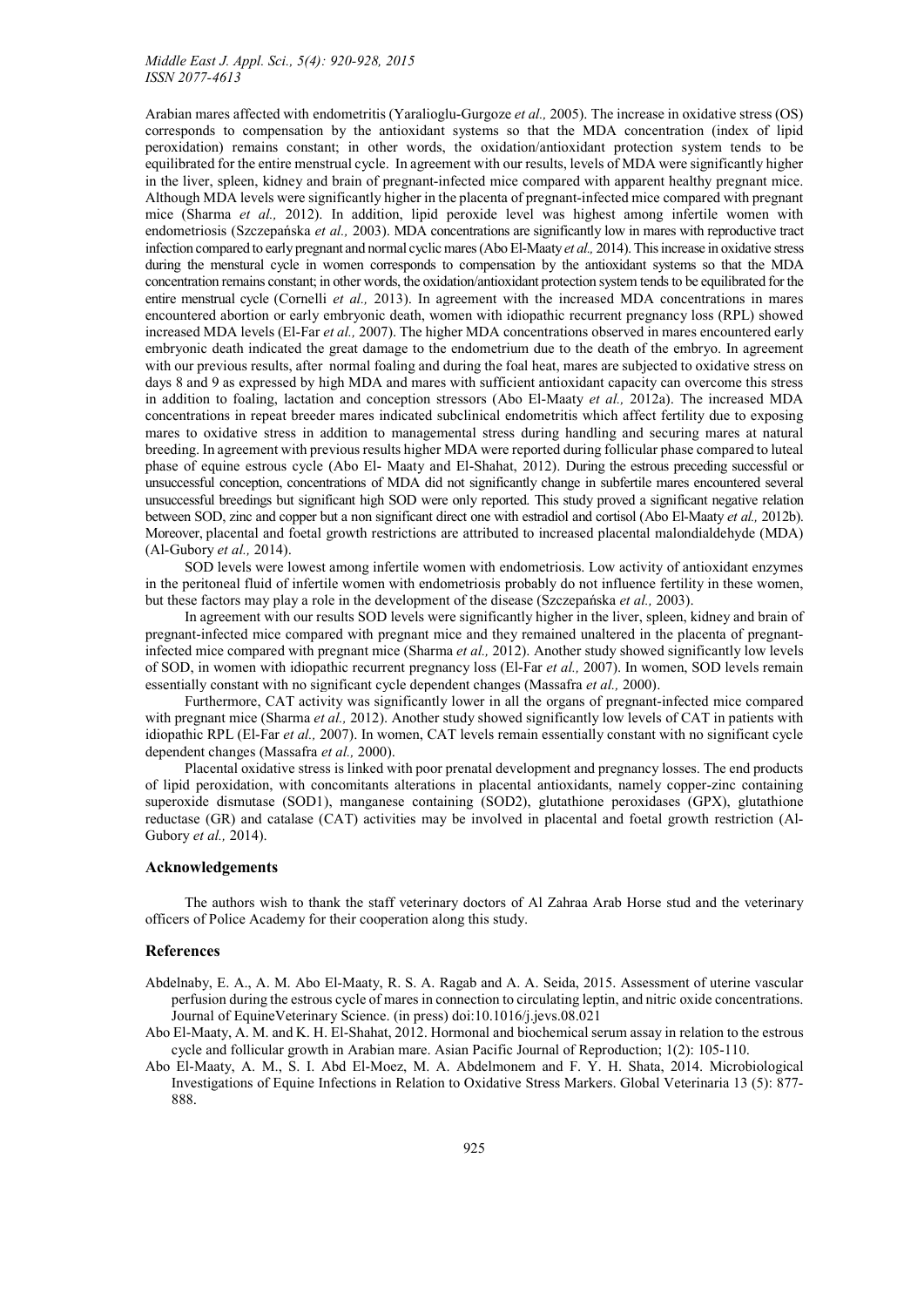- Abo El-Maaty, A. M., F. Y. H. Shata and F. I. Gabr, 2012a. Antioxidant markers, Trace minerals and steroid hormones in preconceptional Arab mares. Global Veterinaria 9 (3): 311-318.
- Abo El-Maaty, A. M., F. Y. H. Shata, M. B.H. Mahmoud, I. F. Gabr, 2012b. Oxidant/antioxidant status during foal heat in Arab mares and their relation to ovarian hormones. Asian Pacific Journal of Reproduction.,1(3) 198-202.
- Aebi , H., 1984. Methods Enzymol., 105: 121 126
- Agarwal, A. and S. S. R. Allamaneni, 2004. Role of free radicals in female reproductive diseases and assisted reproduction. Reprod Biomed Online., 9(3):338-347.
- Alderton, W. K., C. E. Cooper, R. G. Knowles, 2001. Nitric oxide synthases: structure, function and inhibition. Biochem J., 357:593–615
- Alghamdi, A. S., D. N. Foster, C. S. Carlson, M. H. Troedsson, 2005. Nitric oxide and nitric oxide synthase expression in uterine samples from mares susceptible and resistant to persistent breeding-induced endometritis. Am J Reprod Immunol., 53(5):230–7.
- Al-Gubory, K.H., A. Krawiec, S. Grange, P. Faure, C. Garrel, 2014. Abortion-prone mating influences placental [antioxid](http://www.ncbi.nlm.nih.gov/pubmed/?term=Al-Gubory%20KH%5BAuthor%5D&cauthor=true&cauthor_uid=25263566)ant status and adversely aff[ects pla](http://www.ncbi.nlm.nih.gov/pubmed/?term=Faure%20P%5BAuthor%5D&cauthor=true&cauthor_uid=25263566)cental and foetal development. Free Radic Res., 48(12):1505- 1513.
- Al-Gubory, K. H., P. A. Fowler and C. Garrel, 2010. The roles of cellular re[active oxygen spe](http://www.ncbi.nlm.nih.gov/pubmed)cies,oxidative stress and antioxidants in pregnancy outcomes. The Int. Biochem. Cell Biol., 42: 1634-1650.
- Allen, W. R., 2000. The physiology of earlypregnancy in the mare. Proceedings of the Annual Convention of the AAEP., 46: 338-354.
- Ball, B.A., T.V. Little and R.B. Hillman, 1986. Pregnancy rates at days 2 and 14 and estimated embryonic loss rates prior to day 14 in normal and subfertile mares. Theriogenol., 26: 611-619.
- Barszczewska, B., W. Markiewicz, T. Maślanka, M. Chrostowska, J. J. Jaroszewski, 2005. Influence of nitric oxide on the blood flow in the porcine uterine artery; an in vivo study. Pol J Vet Sci., 8:195-200.
- [Bonello,](http://www.ncbi.nlm.nih.gov/pubmed/?term=Barszczewska%20B%5BAuthor%5D&cauthor=true&cauthor_uid=16180580) N, K. Mc[Kie, M. Jaspe](http://www.ncbi.nlm.nih.gov/pubmed/?term=Markiewicz%20W%5BAuthor%5D&cauthor=true&cauthor_uid=16180580)r, L. [Andrew,](http://www.ncbi.nlm.nih.gov/pubmed/?term=Ma%C5%9Blanka%20T%5BAuthor%5D&cauthor=true&cauthor_uid=16180580) N. Ross, E. [Braybor](http://www.ncbi.nlm.nih.gov/pubmed/?term=Chrostowska%20M%5BAuthor%5D&cauthor=true&cauthor_uid=16180580), *et al.,* 1996. Inhibition of [nitric oxide: effects](http://www.ncbi.nlm.nih.gov/pubmed/16180580)  [of interlukin-1benhanced ovulation rate, steroid hormones, and ovari](http://www.ncbi.nlm.nih.gov/pubmed/16180580)a[n leukocyte di](http://www.ncbi.nlm.nih.gov/pubmed)stribution at ovulation in the rat. Biol Reprod., 54 (2): 436-445.
- Buhimschi, I., C. Yallampalli, Y. L. Dong, R. E. Garfield, 1995.Involvement of anitric-oxide guanosine monophosphate pathway in control of human uterine contractility during pregnancy. Am J Obstet Gynecol., 172:1577–1584.
- Burton, G. J., E. Jauniaux, 2010. Oxidative Stress. Best Pract Res Clin Obstet Gynaecol., 25:287–299.
- Chun, S.Y, K. M. Eisenhauer, M. Kubo, A. J. W. Hsueh, 1995. Interleukin-1b suppresses apoptosis in rat ovarian follicles by increasing nitric oxide production.Endocrinology., 136:3120–3127.
- Clarkson, P. M. and H.S. Thompson, 2000. Antioxidants: what role do they play in physicalactivity and health? Am. J. Clin. Nut. 72 (Suppl. 2).,637S-646.
- Collins, A., E. Palmer, J. Bezard, J. Burke, G. Duchamp, T. Buckley, 1997. A comparison of the biochemical composition of equine follicular fluid and serum at four different stages of the follicular cycle. Equine Vet J Suppl., 25:12–6.
- Cornelli, U. G., M. R. Belcaro, Cesarone, and A. Finco, 2013. Analysis of oxidative stress during the menstrual cycle. Reprod Biol Endocrinol., 11: 74.
- [Dim](http://www.ncbi.nlm.nih.gov/pubmed/?term=Cornelli%20U%5Bauth%5D)meler, S, J. Haendeler, M. Nehls, A. M. Zeiher, 1997. Suppression of apoptosis by nitric oxide via inhibition of [interleukin-1beta-c](http://www.ncbi.nlm.nih.gov/pubmed/?term=Belcaro%20G%5Bauth%5D)[onverting en](http://www.ncbi.nlm.nih.gov/pubmed/?term=Cesarone%20MR%5Bauth%5D)zym[e \(ICE\)-li](http://www.ncbi.nlm.nih.gov/pubmed/?term=Finco%20A%5Bauth%5D)ke and cysteine protease protein (CPP)-32-like proteases. J Exp Med., 185:601–607.
- El-Far, M., I. H. El-Sayed, A. G. El-Motwally, I. A. Hashem, N. Bakry, 2007. Tumor necrosis factor-alpha and oxidant status are essential participating factors in unexplained recurrent spontaneous abortions. Clin Chem Lab Med., 45:879–883.
- Ezzo, O. H., A. A. Farghaly, A. M. Abo El-Maaty and K. Gh. M. Mahmoud, 2011. Hormonal and Cytogenetic Investigations in Mares with Early Embryonic Death. Global Veterinaria., 7 (3): 211-218.
- Fábregues, F., J. Balasch, D. Manau, M. Creus, W. Jiménez, F. Carmona, R. Casamitjana and J. A. Vanrell, 2000. Circulating levels of nitric oxide in successful and unsuccessful implantation after in vitro fertilization and embryo transfer. Relationship to estradiol and progesterone. Acta Obstet. Gynecol Scand., 79: 564-569.
- Ferreira-Dias, G. , A. S. Costa, L. Mateus, A. J. Korzekwa, A. Galvão, D. A. Redmer, K. Lukasik, A. Z. Szóstek, I. Woclawek-Potocka, D. J. Skarzynski, 2011. Nitric oxide stimulates progesterone and prostaglandin E secretion as well as angiogenic activity in the equine corpus luteum. Domestic Animal Endocrinology., 40 :1–9.
- Frohman, M. A., 1993. Rapid amplification ofcomplementary DNA ends for generation of full-length complementary DNAs: thermal RACE. Methods Enzymol., 218: 340-356.
- Gebicki, J. M. and G. Bartosz, 2010. The role of proteins in propagation of damage induced by reactive oxygen species in vivo . Postepy Biochem., 56 (2): 115-123.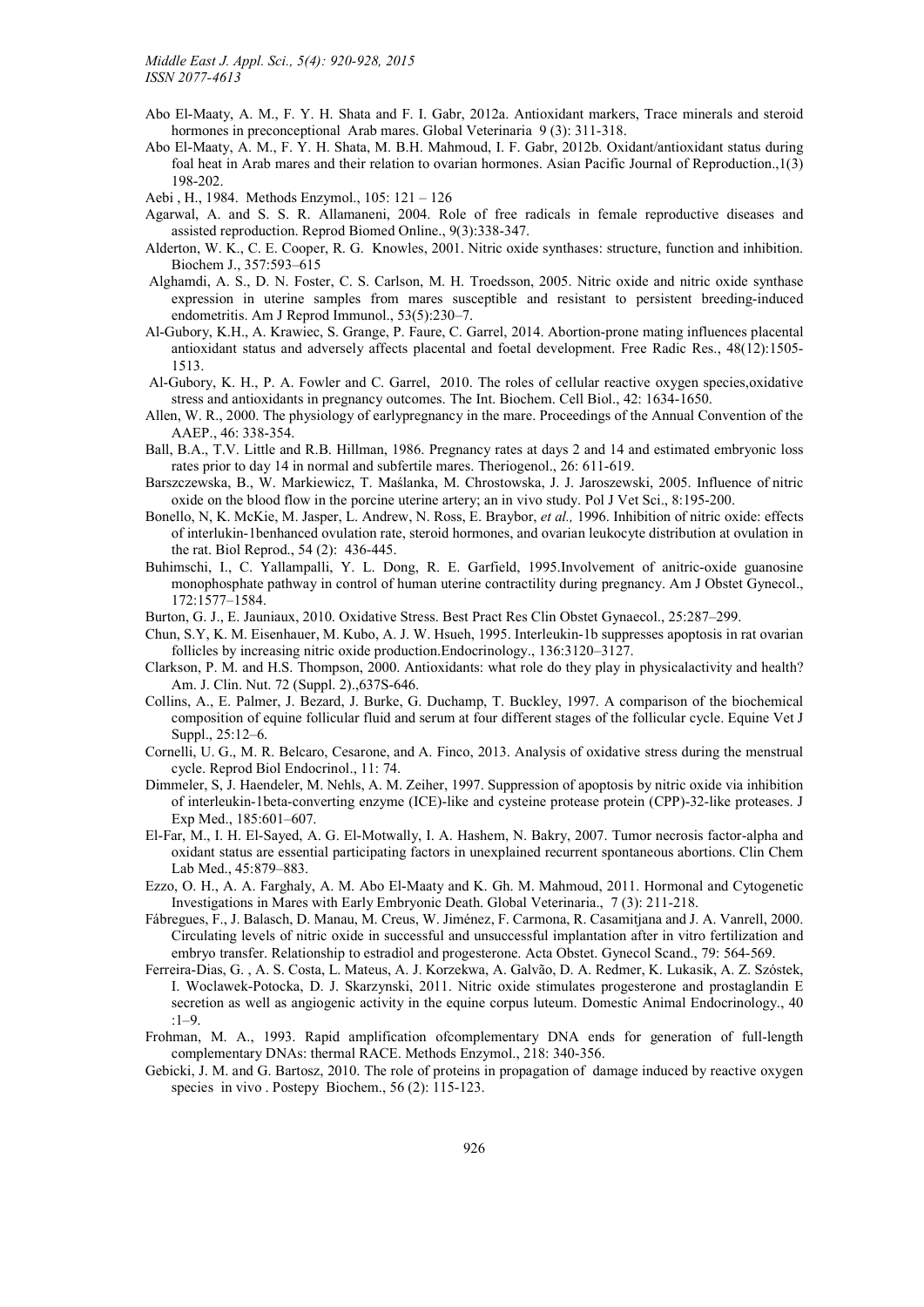- [Gilbert,](http://www.ncbi.nlm.nih.gov/pubmed/?term=Gilbert%20RO%5BAuthor%5D&cauthor=true&cauthor_uid=22394966) R. O., 2011. The effects of endometritis [on the establishment of pregnancy in cattle.](http://www.ncbi.nlm.nih.gov/pubmed/22394966) Reprod Fertil Dev.; 24(1):252-7.
- Ginther, O. J., M. C. Garcia, D. R. Bergfelt, G. S. Leithand, S. T. Scraba, 1985. Embryonic loss in mares: pregnancy rate, length of interovulatory intervals and progesterone concentrations associated with loss during days 11 to 15.Theriogenol., 24: 409-417.
- Guichardant, M., B. Chantegrel, C. Deshayes, A. Doutheau, P. Moliere and M. Lagarde, 2004. Specific markers of lipid peroxidation issued from n-3 and n-6 fatty acids. Biochem Soc Trans., 32, 139–140.
- Honnens, A., S. Weisser, H. Welter, R. Einspanier and H. Bollwein, 2011. Relationship between uterine blood flow, peripheral sex steroids, expression of endometrial estrogen receptors and nitric oxide synthases during the estrous cycle in mares. J Reprod Develop., 57:43-48.
- Hurtgen, J. P., 2006. Pathogenesis and treatment of endometritis in the mare: a review. Theriogenology., 66 [\(3\):5](http://www.ncbi.nlm.nih.gov/pubmed?term=Hurtgen%20JP%5BAuthor%5D&cauthor=true&cauthor_uid=16824588)60-566.
- Kerban, A., M. Dor, J. Sirois, 1999. Characterization of cellular and vascular changes in equine follicles during hCG-induced ovulation. J Reprod Fertil., 117:115–23.
- Keynes, R. G., J. Garthwaite, 2004. Nitric oxide and its role in ischaemic brain injury. Curr Mol Med 4:179–191.
- Kwon, N. S., C. F. Nathan, C. Gilker, O. W. Griffith, D. E. Mattews, D. J. Stuehr, 1990. l-Citrulline production from l-arginine by macrophage NO. synthase. J Biol Chem., 265:13442–13445.
- Mannick, J.B., J.S. Stamler, E. Teng, N. Simpson, J. Lawrence, J. Jordan, R.W. Finberg, 1999. Nitric oxide modulates HIV-1 replication. J Acquir Immune Defic Syndr. 22:1-9.
- Mannick, J. B., C. Schonhoff, N. Papeta, P. Ghafourifar, M. Szibor, K. Fang, B. Gaston, 2001. S-nit[rosylation of](http://www.ncbi.nlm.nih.gov/pubmed/10534141)  [mitochondrial caspases. J](http://www.ncbi.nlm.nih.gov/pubmed/10534141) Cell Biol 154:1111–1116.
- Massafra, C., D. Gioia, C. De Felice, E. Picciolini, V. De Leo, M. Bonifazi, A. Bernabei, 2000. Effects of estrogens and androgens on erythrocyte antioxidant superoxide dismutase, catalase and glutathione peroxidase activities during the menstrual cycle. J Endocrinol., 167:447–452.
- Moncada, S., R. M. J. Palmer, E. A. Higgs, 1991. Nitric oxide: physiology, pathophysiology, and pharmacology. Phamacol Rev., 43:109–142.
- Montgomery, H. A. C. and J. F. Dymock., 1961. Analyst, 86, 414.
- Nishikimi, M., A. Rao and K. Yagi, 1972. The occurrence of superoxide anion in the reaction of reduced phenazine methosulphate and molecular oxygen. Biochem. Biophys. Res. Commun., 46: 849-854.
- Ohkawa, H., W. Ohishi and K. Yagi, 1979. Assay for lipid peroxides in animal tissues by thiobarbituric acid reaction. Anal. Biochem., 95: 351-358.
- Papa, F. O., M. D. Lopes, M. A. Alvarenga, C. DeMeira, M. C. R. Luvizotto, H. Langoni, E. F. Ribeiro, A. E. Azedo and A. C. Bomfim, 1998. Early embryonicdeath in mares: clinical and hormonal aspects. Braz. J.Vet. Res. Anim. Sci., 35: 170-173.
- Pinto, C. R. F., D. L. Paccamonti, B. E. Eilts, C. S. Venugopal, C. R. Short, L. R. Gentry, J. D. L. Thompson, R. A. Godke, 2003. Concentrations of nitric oxide in equine preovulatory follicles before and after administration of human chorionic gonadotropin. Theriogenology., 60: 819–827
- Pinto, C. R. F., D. L. Paccamonti, B. E. Eilts, C. R. Short, R. A. Godke, 2002. Effect of nitric oxide synthase inhibitors on ovulation in hCG stimulated mares. Theriogenology., 58:1017–1026.
- Reynolds, L. P., S. D. Killilea, D. A. Redmer, 1992. Angiogenesis in the female reproductive system. FASEB J., 6:886–92.
- Roberto da Costa, R. P., G. Ferreira-Dias, L. Mateus, A. Korzekwa, A. Andronowska, R. Platek, D. J. Skarzynski, 2007. Endometrial nitric oxide production and nitric oxide synthases in the equine endometrium: Relationship with micro vascular density during the estrous cycle. Domestic Animal Endocrinology., 32: 287–302.
- Rosselli, M., P. J. Keller, R. K. Dubey, 1998. Role of nitric oxide in the biology, physiology and pathophysiology of reproduction. Hum Reprod Update., 4:3–24.
- Sharma, L., J. Kaur, P. Rishi, G. Shukla, 2012. Plasmodium berghei: influence of infection on the oxidant and antioxidants levels in pregnant BALB/c mice. Exp Parasitol., 131(2):215-222.
- Shukovski, L., T. Tsafriri, 1995. The involvement of nitric oxide in the ovulatory process in the rat. Endo[crinol](http://www.ncbi.nlm.nih.gov/pubmed/?term=Kaur%20J%5BAuthor%5D&cauthor=true&cauthor_uid=22542801)ogy., [135:](http://www.ncbi.nlm.nih.gov/pubmed/?term=Rishi%20P%5BAuthor%5D&cauthor=true&cauthor_uid=22542801) 228[7–2290](http://www.ncbi.nlm.nih.gov/pubmed/?term=Shukla%20G%5BAuthor%5D&cauthor=true&cauthor_uid=22542801)
- [Slade](http://www.ncbi.nlm.nih.gov/pubmed/?term=Sharma%20L%5BAuthor%5D&cauthor=true&cauthor_uid=22542801)k, S. M, A. C. Regenstein, D. Lykins, J. [M. Roberts, 1993. Nitric oxide synthase activity in](http://www.ncbi.nlm.nih.gov/pubmed/22542801) pregnant rabbit [uterus decreases on the last day of pregnan](http://www.ncbi.nlm.nih.gov/pubmed/22542801)[cy. Am J Obstet](http://www.ncbi.nlm.nih.gov/pubmed) Gynecol., 169:1285–1291.
- Stamler, J. S., 1994. Redox signaling: nitrosylation and related target interactions of nitric oxide. Cell 78:931– 936.
- Szczepanska, M., J. Kozlik, J. Skrzypczak and M. Mikolajczyk, 2003. Oxidative stress may be a piece in the endometriosis puzzle. Fertil Steril., 79, 1288–1293.
- Van Voorhis, B. J., M. S. Dunn, G. D. Snyder and C. P. Weiner, 1994. Nitric oxide: an autocrine regulator of human granulosa–luteal cell steroidogenesis Endocrinology., 135: 1799–1806.